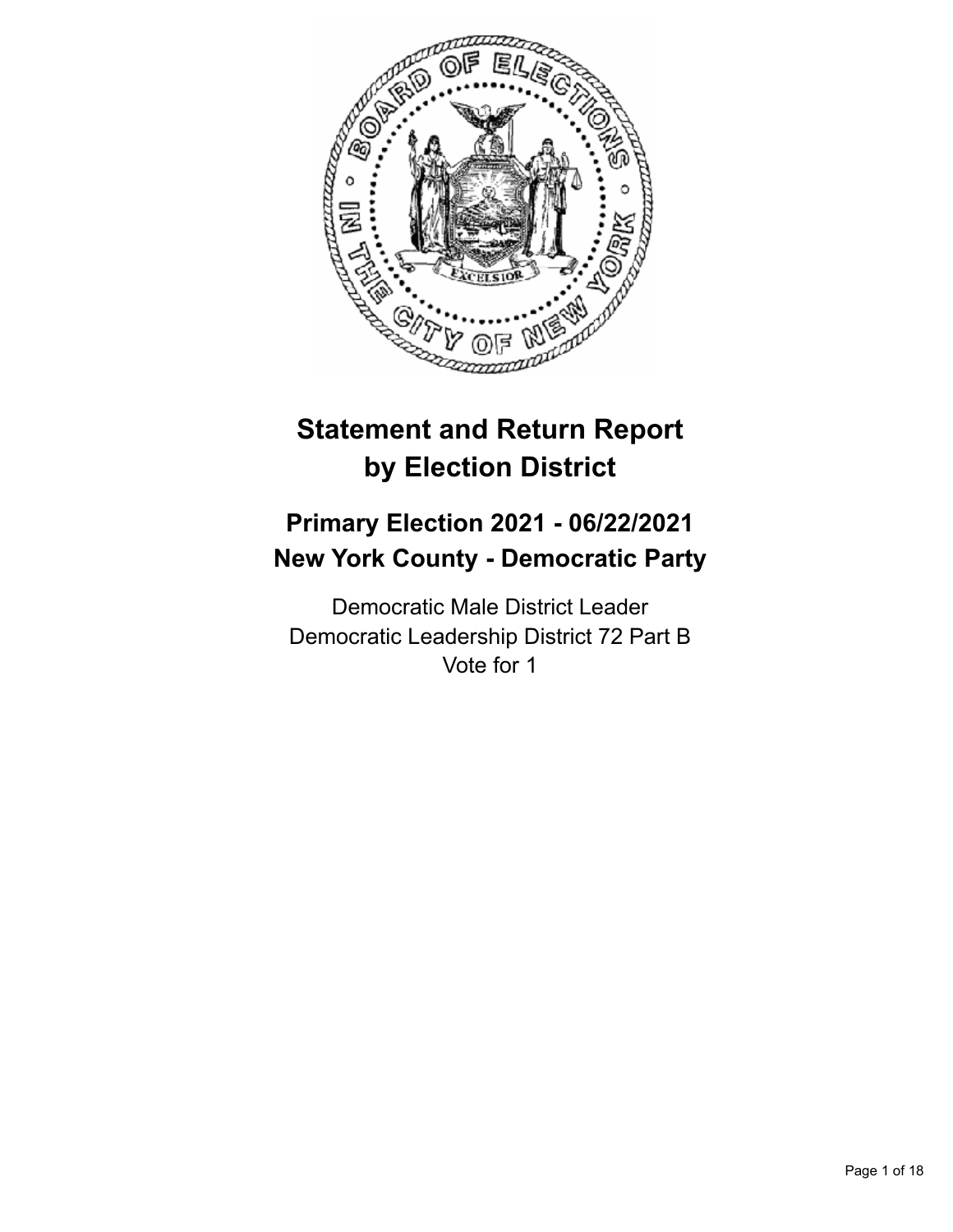

| PUBLIC COUNTER                                           | 135          |
|----------------------------------------------------------|--------------|
| <b>MANUALLY COUNTED EMERGENCY</b>                        | $\mathbf{0}$ |
| ABSENTEE / MILITARY                                      | 7            |
| <b>AFFIDAVIT</b>                                         |              |
| <b>Total Ballots</b>                                     | 143          |
| Less - Inapplicable Federal/Special Presidential Ballots | $\mathbf{0}$ |
| <b>Total Applicable Ballots</b>                          | 143          |
| MANNY DE LOS SANTOS                                      | 83           |
| <b>GEORGE ESPINAL</b>                                    | 16           |
| <b>Total Votes</b>                                       | 99           |
| Unrecorded                                               | 44           |

#### **018/72**

| <b>PUBLIC COUNTER</b>                                    | 213      |
|----------------------------------------------------------|----------|
| MANUALLY COUNTED EMERGENCY                               | 0        |
| ABSENTEE / MILITARY                                      | 23       |
| <b>AFFIDAVIT</b>                                         | 4        |
| <b>Total Ballots</b>                                     | 240      |
| Less - Inapplicable Federal/Special Presidential Ballots | $\Omega$ |
| <b>Total Applicable Ballots</b>                          | 240      |
| <b>MANNY DE LOS SANTOS</b>                               | 86       |
| <b>GEORGE ESPINAL</b>                                    | 48       |
| FREDA BYRNBARM (WRITE-IN)                                |          |
| <b>Total Votes</b>                                       | 135      |
| Unrecorded                                               | 105      |

| <b>PUBLIC COUNTER</b>                                    | 231      |
|----------------------------------------------------------|----------|
| MANUALLY COUNTED EMERGENCY                               | $\Omega$ |
| ABSENTEE / MILITARY                                      | 16       |
| AFFIDAVIT                                                | $\Omega$ |
| <b>Total Ballots</b>                                     | 247      |
| Less - Inapplicable Federal/Special Presidential Ballots | 0        |
| <b>Total Applicable Ballots</b>                          | 247      |
| <b>MANNY DE LOS SANTOS</b>                               | 95       |
| <b>GEORGE ESPINAL</b>                                    | 53       |
| <b>Total Votes</b>                                       | 148      |
| Unrecorded                                               | 99       |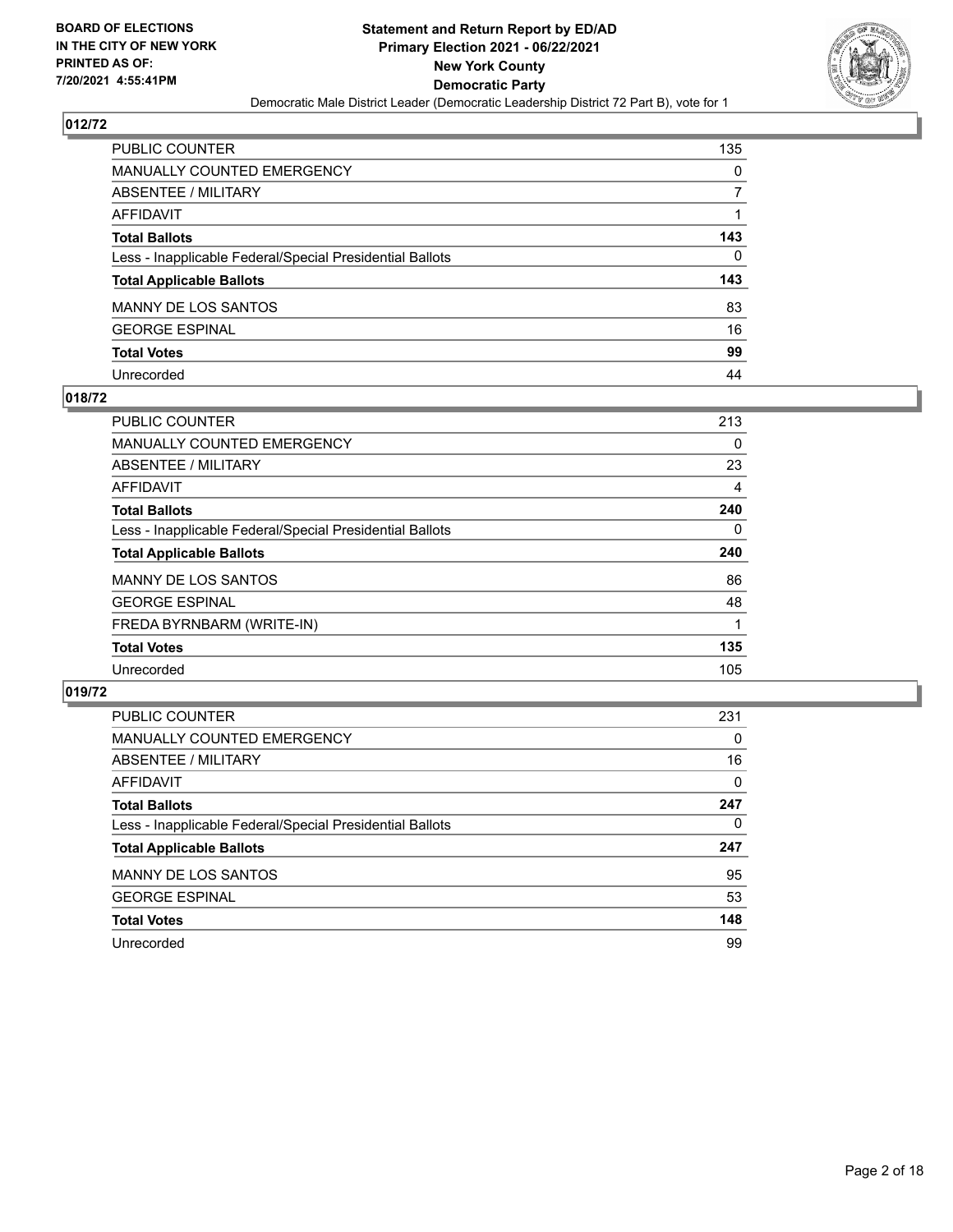

| <b>PUBLIC COUNTER</b>                                    | 183 |
|----------------------------------------------------------|-----|
| <b>MANUALLY COUNTED EMERGENCY</b>                        | 0   |
| ABSENTEE / MILITARY                                      | 22  |
| AFFIDAVIT                                                | 2   |
| <b>Total Ballots</b>                                     | 207 |
| Less - Inapplicable Federal/Special Presidential Ballots | 0   |
| <b>Total Applicable Ballots</b>                          | 207 |
| MANNY DE LOS SANTOS                                      | 86  |
| <b>GEORGE ESPINAL</b>                                    | 62  |
| CHARLES B. UDOH (WRITE-IN)                               |     |
| JASON LAUFER (WRITE-IN)                                  |     |
| JOSE DAVID BENITEZ (WRITE-IN)                            |     |
| <b>Total Votes</b>                                       | 151 |
| Unrecorded                                               | 56  |

# **037/72**

| PUBLIC COUNTER                                           | 148          |
|----------------------------------------------------------|--------------|
| <b>MANUALLY COUNTED EMERGENCY</b>                        | 0            |
| ABSENTEE / MILITARY                                      | 9            |
| <b>AFFIDAVIT</b>                                         | 1            |
| <b>Total Ballots</b>                                     | 158          |
| Less - Inapplicable Federal/Special Presidential Ballots | 0            |
| <b>Total Applicable Ballots</b>                          | 158          |
| <b>MANNY DE LOS SANTOS</b>                               | 50           |
| <b>GEORGE ESPINAL</b>                                    | 48           |
| ELY GREENBERG (WRITE-IN)                                 | $\mathbf{1}$ |
| NICHOLAS LYNDON (WRITE-IN)                               | 1            |
| <b>Total Votes</b>                                       | 100          |
| Unrecorded                                               | 58           |

| PUBLIC COUNTER                                           | 245      |
|----------------------------------------------------------|----------|
| <b>MANUALLY COUNTED EMERGENCY</b>                        | $\Omega$ |
| ABSENTEE / MILITARY                                      | 26       |
| AFFIDAVIT                                                |          |
| <b>Total Ballots</b>                                     | 272      |
| Less - Inapplicable Federal/Special Presidential Ballots | 0        |
| <b>Total Applicable Ballots</b>                          | 272      |
| <b>MANNY DE LOS SANTOS</b>                               | 91       |
| <b>GEORGE ESPINAL</b>                                    | 68       |
| <b>Total Votes</b>                                       | 159      |
| Unrecorded                                               | 113      |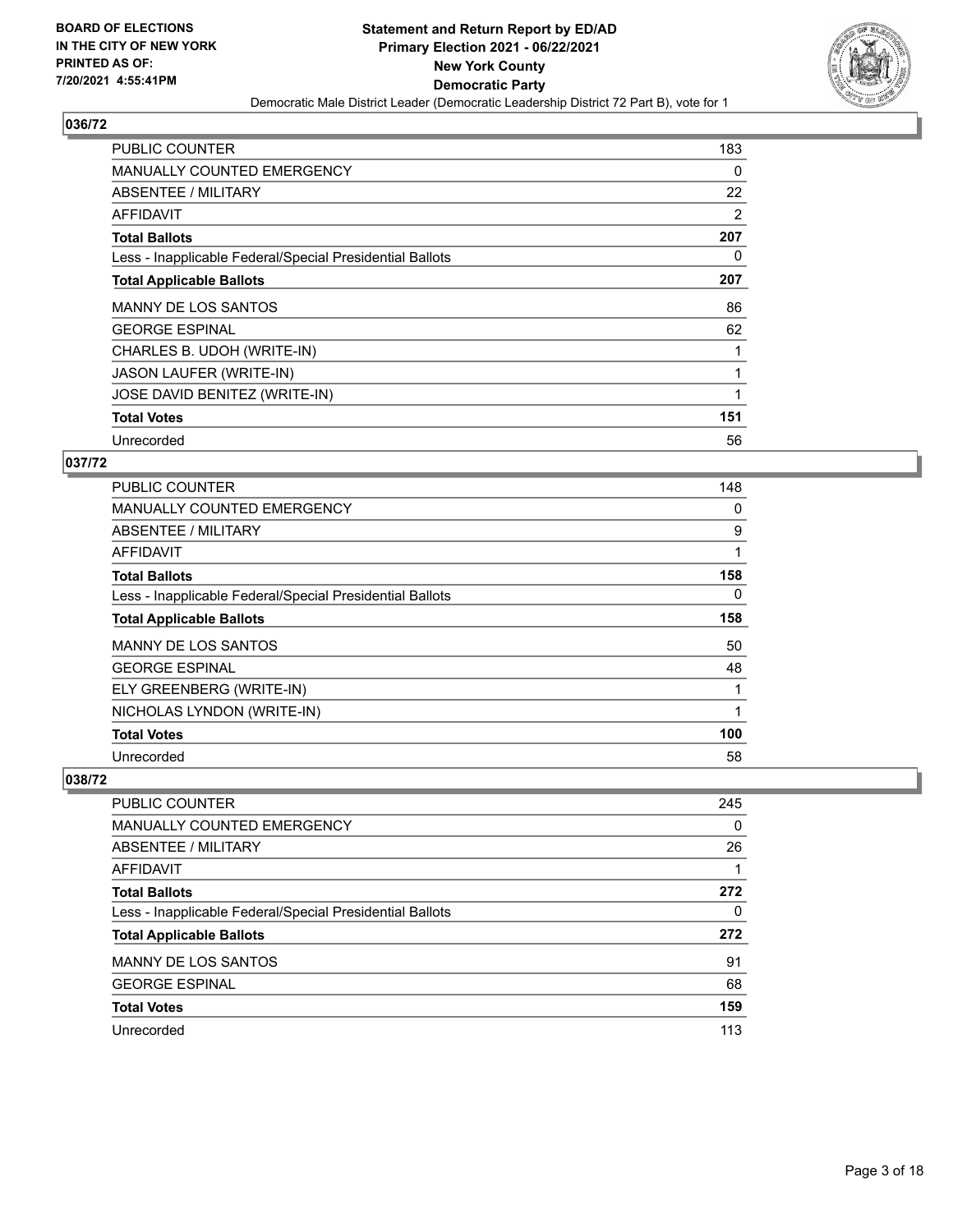

| PUBLIC COUNTER                                           | 168 |
|----------------------------------------------------------|-----|
| <b>MANUALLY COUNTED EMERGENCY</b>                        | 0   |
| <b>ABSENTEE / MILITARY</b>                               | 9   |
| <b>AFFIDAVIT</b>                                         | 2   |
| <b>Total Ballots</b>                                     | 179 |
| Less - Inapplicable Federal/Special Presidential Ballots | 0   |
| <b>Total Applicable Ballots</b>                          | 179 |
| <b>MANNY DE LOS SANTOS</b>                               | 84  |
| <b>GEORGE ESPINAL</b>                                    | 47  |
| <b>Total Votes</b>                                       | 131 |
| Unrecorded                                               | 48  |

#### **040/72**

| <b>PUBLIC COUNTER</b>                                    | 237 |
|----------------------------------------------------------|-----|
| <b>MANUALLY COUNTED EMERGENCY</b>                        | 0   |
| ABSENTEE / MILITARY                                      | 15  |
| AFFIDAVIT                                                | 3   |
| <b>Total Ballots</b>                                     | 255 |
| Less - Inapplicable Federal/Special Presidential Ballots | 0   |
| <b>Total Applicable Ballots</b>                          | 255 |
| <b>MANNY DE LOS SANTOS</b>                               | 124 |
| <b>GEORGE ESPINAL</b>                                    | 60  |
| CHRISTOPHER ROWAN (WRITE-IN)                             |     |
| <b>Total Votes</b>                                       | 185 |
| Unrecorded                                               | 70  |

| <b>PUBLIC COUNTER</b>                                    | 195      |
|----------------------------------------------------------|----------|
| MANUALLY COUNTED EMERGENCY                               | $\Omega$ |
| ABSENTEE / MILITARY                                      | 14       |
| AFFIDAVIT                                                |          |
| <b>Total Ballots</b>                                     | 210      |
| Less - Inapplicable Federal/Special Presidential Ballots | $\Omega$ |
| <b>Total Applicable Ballots</b>                          | 210      |
| <b>MANNY DE LOS SANTOS</b>                               | 83       |
| <b>GEORGE ESPINAL</b>                                    | 48       |
| <b>Total Votes</b>                                       | 131      |
| Unrecorded                                               | 79       |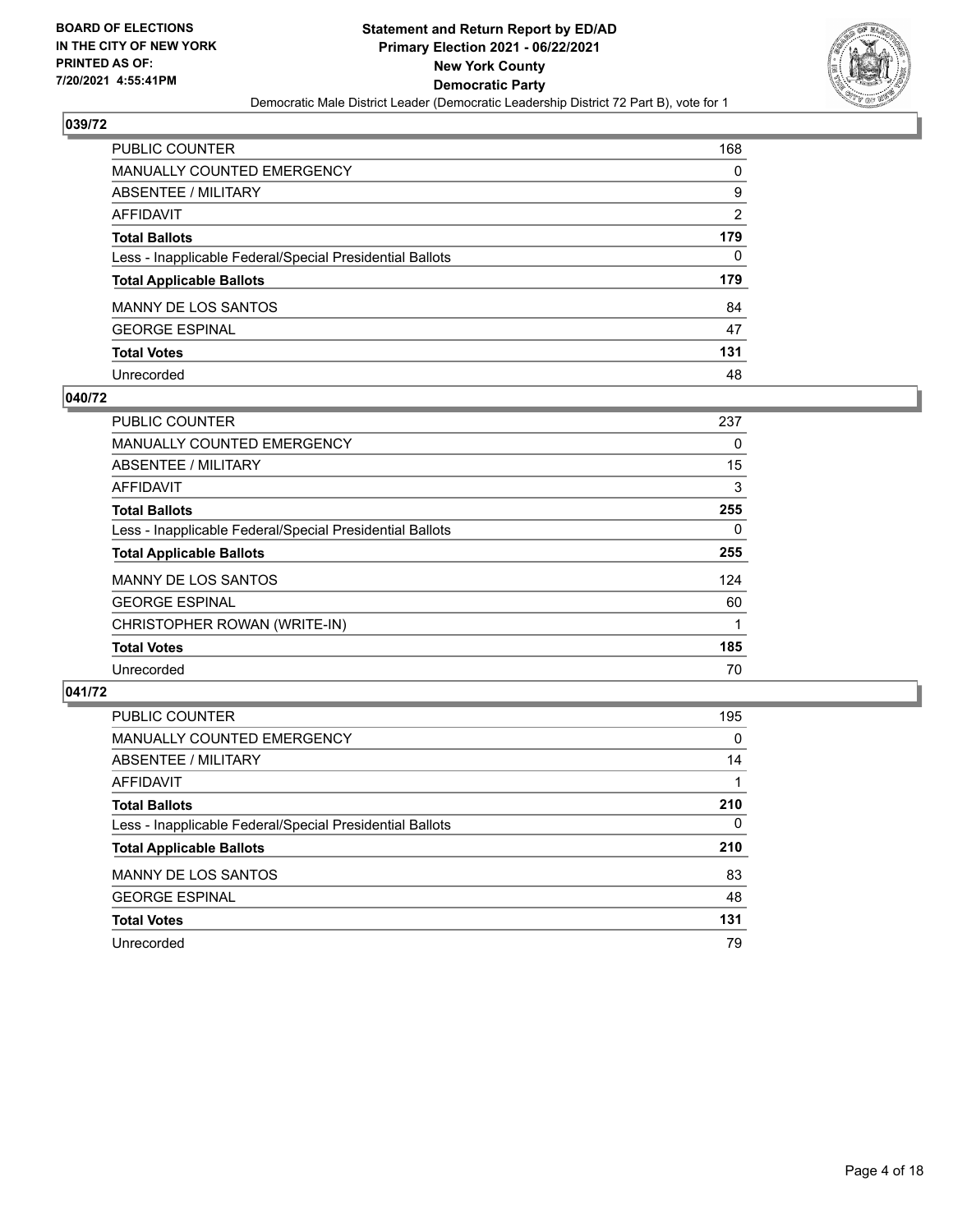

| PUBLIC COUNTER                                           | 216 |
|----------------------------------------------------------|-----|
| <b>MANUALLY COUNTED EMERGENCY</b>                        | 0   |
| ABSENTEE / MILITARY                                      | 11  |
| <b>AFFIDAVIT</b>                                         |     |
| <b>Total Ballots</b>                                     | 228 |
| Less - Inapplicable Federal/Special Presidential Ballots | 0   |
| <b>Total Applicable Ballots</b>                          | 228 |
| <b>MANNY DE LOS SANTOS</b>                               | 96  |
| <b>GEORGE ESPINAL</b>                                    | 60  |
| <b>Total Votes</b>                                       | 156 |
| Unrecorded                                               | 72  |

#### **043/72**

| <b>PUBLIC COUNTER</b>                                    | 189      |
|----------------------------------------------------------|----------|
| MANUALLY COUNTED EMERGENCY                               | $\Omega$ |
| ABSENTEE / MILITARY                                      | 19       |
| AFFIDAVIT                                                |          |
| <b>Total Ballots</b>                                     | 209      |
| Less - Inapplicable Federal/Special Presidential Ballots | 0        |
| <b>Total Applicable Ballots</b>                          | 209      |
| <b>MANNY DE LOS SANTOS</b>                               | 103      |
| <b>GEORGE ESPINAL</b>                                    | 47       |
| UNATTRIBUTABLE WRITE-IN (WRITE-IN)                       |          |
| <b>Total Votes</b>                                       | 151      |
| Unrecorded                                               | 58       |

| <b>PUBLIC COUNTER</b>                                    | 152 |
|----------------------------------------------------------|-----|
| <b>MANUALLY COUNTED EMERGENCY</b>                        | 0   |
| ABSENTEE / MILITARY                                      | 15  |
| <b>AFFIDAVIT</b>                                         | 0   |
| <b>Total Ballots</b>                                     | 167 |
| Less - Inapplicable Federal/Special Presidential Ballots | 0   |
| <b>Total Applicable Ballots</b>                          | 167 |
| <b>MANNY DE LOS SANTOS</b>                               | 94  |
| <b>GEORGE ESPINAL</b>                                    | 30  |
| ADRIANO ESPAILLAT (WRITE-IN)                             |     |
| ALBERTO MARALES (WRITE-IN)                               |     |
| <b>Total Votes</b>                                       | 126 |
| Unrecorded                                               | 41  |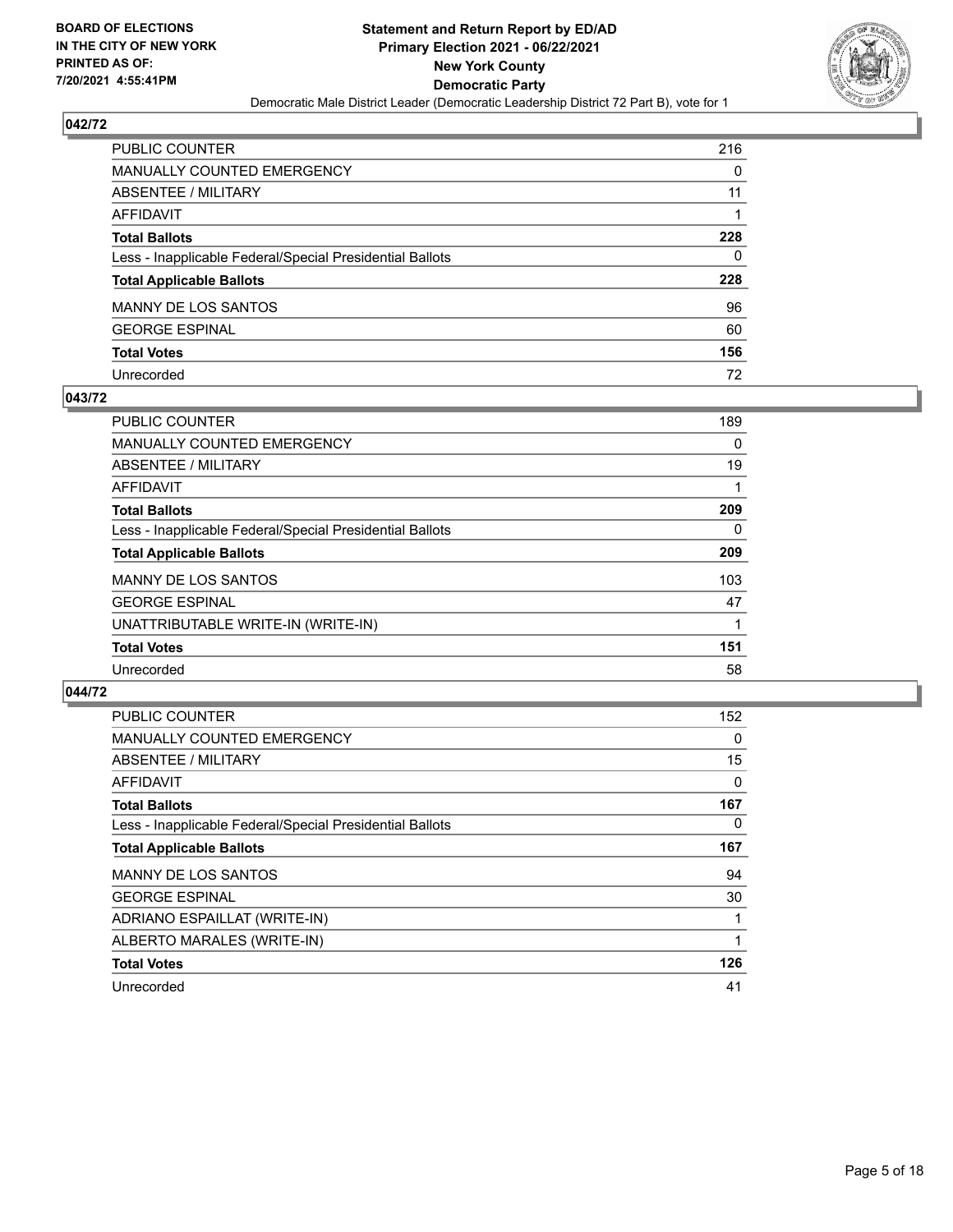

| <b>PUBLIC COUNTER</b>                                    | 147 |
|----------------------------------------------------------|-----|
| <b>MANUALLY COUNTED EMERGENCY</b>                        | 0   |
| ABSENTEE / MILITARY                                      | 10  |
| AFFIDAVIT                                                | 0   |
| <b>Total Ballots</b>                                     | 157 |
| Less - Inapplicable Federal/Special Presidential Ballots | 0   |
|                                                          |     |
| <b>Total Applicable Ballots</b>                          | 157 |
| <b>MANNY DE LOS SANTOS</b>                               | 83  |
| <b>GEORGE ESPINAL</b>                                    | 26  |
| VIKKI RAI (WRITE-IN)                                     | 1   |
| <b>Total Votes</b>                                       | 110 |

## **046/72**

| PUBLIC COUNTER                                           | 182      |
|----------------------------------------------------------|----------|
| <b>MANUALLY COUNTED EMERGENCY</b>                        | $\Omega$ |
| ABSENTEE / MILITARY                                      | 25       |
| <b>AFFIDAVIT</b>                                         | 2        |
| <b>Total Ballots</b>                                     | 209      |
| Less - Inapplicable Federal/Special Presidential Ballots | $\Omega$ |
| <b>Total Applicable Ballots</b>                          | 209      |
| <b>MANNY DE LOS SANTOS</b>                               | 104      |
| <b>GEORGE ESPINAL</b>                                    | 44       |
| <b>JOSUE PENEZ (WRITE-IN)</b>                            |          |
| ROBERT J. PATTERSON (WRITE-IN)                           | 2        |
| <b>Total Votes</b>                                       | 151      |
| Unrecorded                                               | 58       |

| <b>PUBLIC COUNTER</b>                                    | 147      |
|----------------------------------------------------------|----------|
| <b>MANUALLY COUNTED EMERGENCY</b>                        | $\Omega$ |
| ABSENTEE / MILITARY                                      | 16       |
| <b>AFFIDAVIT</b>                                         | 4        |
| <b>Total Ballots</b>                                     | 167      |
| Less - Inapplicable Federal/Special Presidential Ballots | 0        |
| <b>Total Applicable Ballots</b>                          | 167      |
| <b>MANNY DE LOS SANTOS</b>                               | 73       |
| <b>GEORGE ESPINAL</b>                                    | 47       |
| <b>Total Votes</b>                                       | 120      |
| Unrecorded                                               | 47       |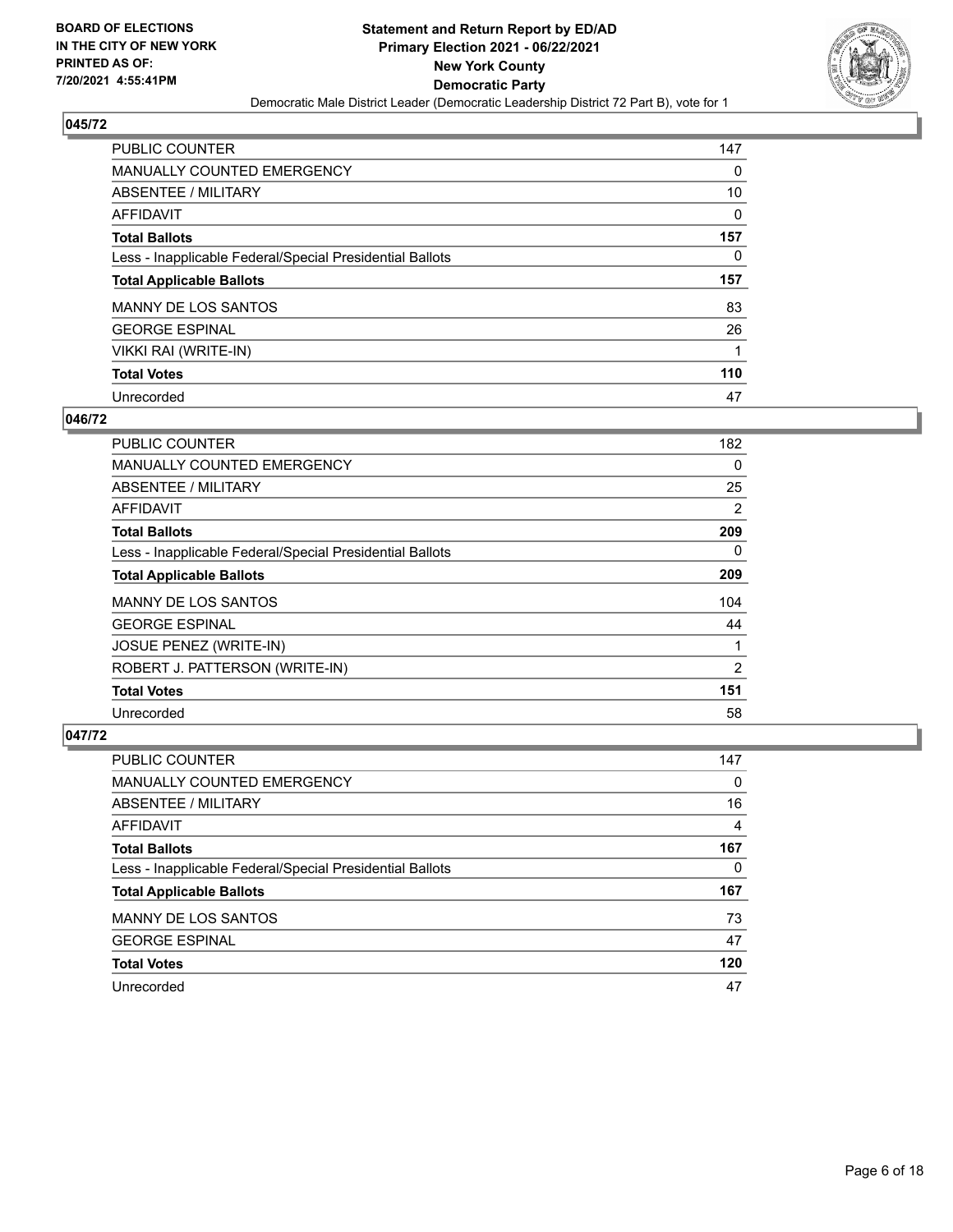

| PUBLIC COUNTER                                           | 146 |
|----------------------------------------------------------|-----|
| <b>MANUALLY COUNTED EMERGENCY</b>                        | 0   |
| ABSENTEE / MILITARY                                      | 8   |
| <b>AFFIDAVIT</b>                                         | 0   |
| <b>Total Ballots</b>                                     | 154 |
| Less - Inapplicable Federal/Special Presidential Ballots | 0   |
| <b>Total Applicable Ballots</b>                          | 154 |
| <b>MANNY DE LOS SANTOS</b>                               | 76  |
| <b>GEORGE ESPINAL</b>                                    | 23  |
| KOFI DEBRAH-DWAMENA II (WRITE-IN)                        | 1   |
| UNATTRIBUTABLE WRITE-IN (WRITE-IN)                       | 1   |
| <b>Total Votes</b>                                       | 101 |
| Unrecorded                                               | 53  |

## **049/72**

| PUBLIC COUNTER                                           | 136 |
|----------------------------------------------------------|-----|
| <b>MANUALLY COUNTED EMERGENCY</b>                        | 0   |
| ABSENTEE / MILITARY                                      | 7   |
| AFFIDAVIT                                                | 2   |
| <b>Total Ballots</b>                                     | 145 |
| Less - Inapplicable Federal/Special Presidential Ballots | 0   |
| <b>Total Applicable Ballots</b>                          | 145 |
| <b>MANNY DE LOS SANTOS</b>                               | 74  |
| <b>GEORGE ESPINAL</b>                                    | 32  |
|                                                          |     |
| PIO TEJADA (WRITE-IN)                                    |     |
| <b>Total Votes</b>                                       | 107 |

| PUBLIC COUNTER                                           | 112      |
|----------------------------------------------------------|----------|
| <b>MANUALLY COUNTED EMERGENCY</b>                        | 0        |
| ABSENTEE / MILITARY                                      | 17       |
| AFFIDAVIT                                                | $\Omega$ |
| <b>Total Ballots</b>                                     | 129      |
| Less - Inapplicable Federal/Special Presidential Ballots | 0        |
| <b>Total Applicable Ballots</b>                          | 129      |
| <b>MANNY DE LOS SANTOS</b>                               | 50       |
| <b>GEORGE ESPINAL</b>                                    | 29       |
| <b>Total Votes</b>                                       | 79       |
| Unrecorded                                               | 50       |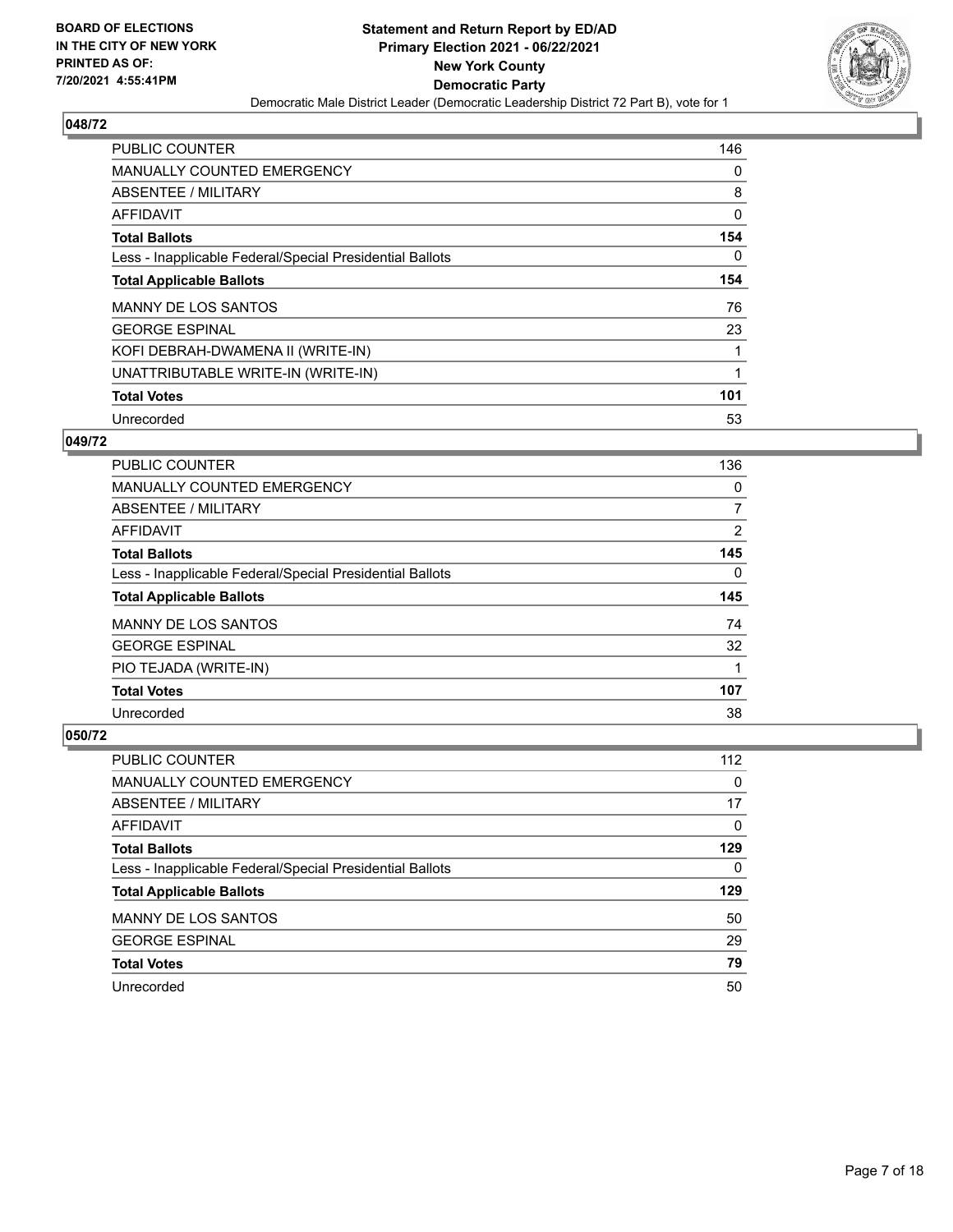

| <b>PUBLIC COUNTER</b>                                    | 109      |
|----------------------------------------------------------|----------|
| MANUALLY COUNTED EMERGENCY                               | 0        |
| ABSENTEE / MILITARY                                      | 10       |
| AFFIDAVIT                                                | $\Omega$ |
| <b>Total Ballots</b>                                     | 119      |
| Less - Inapplicable Federal/Special Presidential Ballots | 0        |
| <b>Total Applicable Ballots</b>                          | 119      |
| <b>MANNY DE LOS SANTOS</b>                               | 53       |
| <b>GEORGE ESPINAL</b>                                    | 25       |
| UNATTRIBUTABLE WRITE-IN (WRITE-IN)                       |          |
| <b>Total Votes</b>                                       | 79       |
| Unrecorded                                               | 40       |

## **052/72**

| <b>PUBLIC COUNTER</b>                                    | 209 |
|----------------------------------------------------------|-----|
| <b>MANUALLY COUNTED EMERGENCY</b>                        | 0   |
| ABSENTEE / MILITARY                                      | 12  |
| <b>AFFIDAVIT</b>                                         |     |
| <b>Total Ballots</b>                                     | 222 |
| Less - Inapplicable Federal/Special Presidential Ballots | 0   |
| <b>Total Applicable Ballots</b>                          | 222 |
| <b>MANNY DE LOS SANTOS</b>                               | 121 |
| <b>GEORGE ESPINAL</b>                                    | 36  |
| JAMES NOEKER (WRITE-IN)                                  |     |
| UNATTRIBUTABLE WRITE-IN (WRITE-IN)                       | 1   |
| <b>Total Votes</b>                                       | 159 |
| Unrecorded                                               | 63  |

| PUBLIC COUNTER                                           | 88       |
|----------------------------------------------------------|----------|
| MANUALLY COUNTED EMERGENCY                               | $\Omega$ |
| ABSENTEE / MILITARY                                      |          |
| AFFIDAVIT                                                | $\Omega$ |
| <b>Total Ballots</b>                                     | 89       |
| Less - Inapplicable Federal/Special Presidential Ballots | 0        |
| <b>Total Applicable Ballots</b>                          | 89       |
| <b>MANNY DE LOS SANTOS</b>                               | 38       |
| <b>GEORGE ESPINAL</b>                                    | 17       |
| <b>Total Votes</b>                                       | 55       |
| Unrecorded                                               | 34       |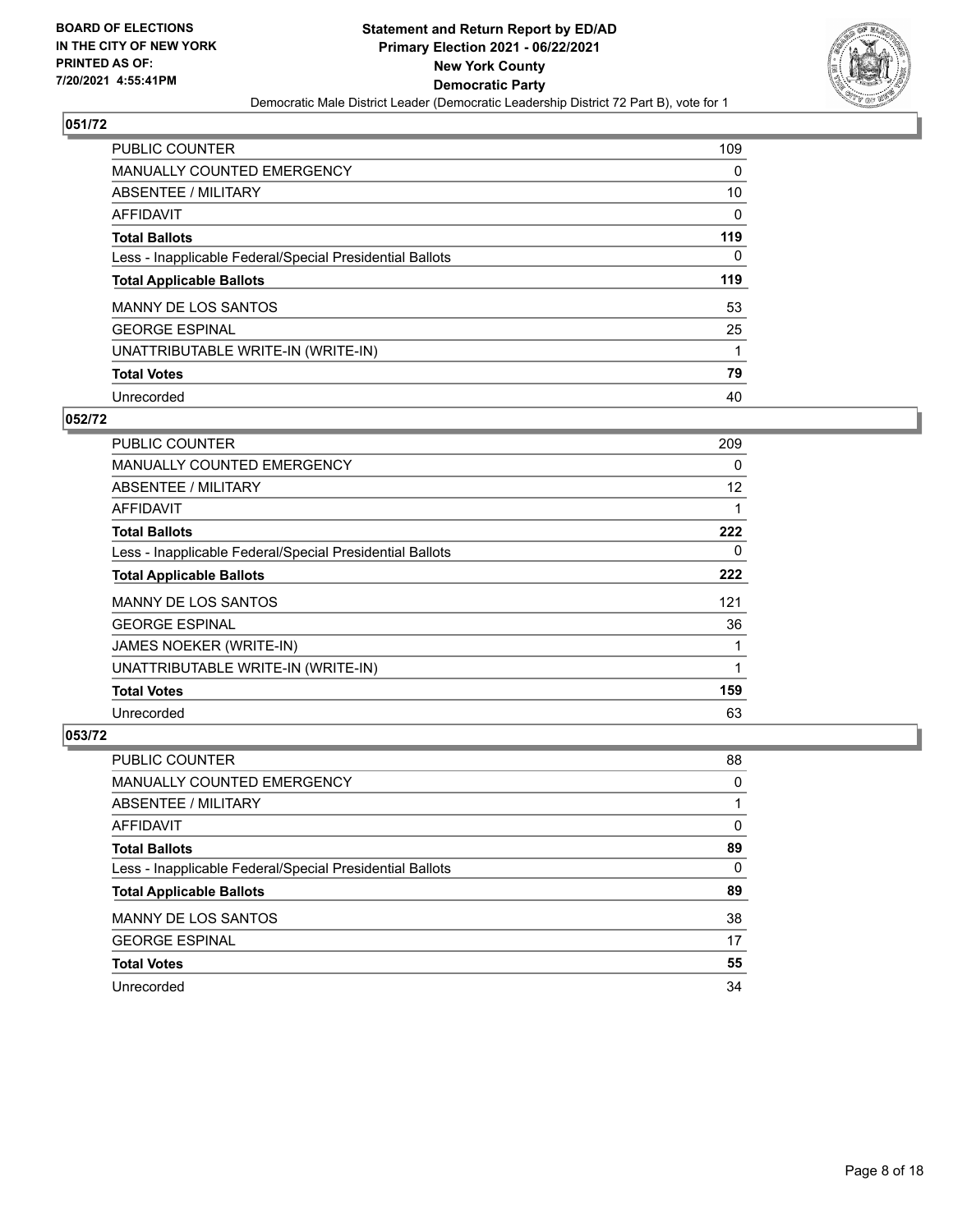

| PUBLIC COUNTER                                           | 158 |
|----------------------------------------------------------|-----|
| <b>MANUALLY COUNTED EMERGENCY</b>                        | 0   |
| ABSENTEE / MILITARY                                      | 5   |
| AFFIDAVIT                                                |     |
| <b>Total Ballots</b>                                     | 164 |
| Less - Inapplicable Federal/Special Presidential Ballots | 0   |
| <b>Total Applicable Ballots</b>                          | 164 |
| MANNY DE LOS SANTOS                                      | 72  |
| <b>GEORGE ESPINAL</b>                                    | 29  |
| <b>Total Votes</b>                                       | 101 |
| Unrecorded                                               | 63  |

## **055/72**

| PUBLIC COUNTER                                           | 184 |
|----------------------------------------------------------|-----|
| <b>MANUALLY COUNTED EMERGENCY</b>                        | 0   |
| ABSENTEE / MILITARY                                      | 14  |
| AFFIDAVIT                                                | 3   |
| <b>Total Ballots</b>                                     | 201 |
| Less - Inapplicable Federal/Special Presidential Ballots | 0   |
| <b>Total Applicable Ballots</b>                          | 201 |
| <b>MANNY DE LOS SANTOS</b>                               | 87  |
| <b>GEORGE ESPINAL</b>                                    | 46  |
| <b>Total Votes</b>                                       | 133 |
| Unrecorded                                               | 68  |

| <b>PUBLIC COUNTER</b>                                    | 168 |
|----------------------------------------------------------|-----|
| <b>MANUALLY COUNTED EMERGENCY</b>                        | 0   |
| ABSENTEE / MILITARY                                      | 10  |
| AFFIDAVIT                                                | 2   |
| <b>Total Ballots</b>                                     | 180 |
| Less - Inapplicable Federal/Special Presidential Ballots | 0   |
| <b>Total Applicable Ballots</b>                          | 180 |
| <b>MANNY DE LOS SANTOS</b>                               | 88  |
| <b>GEORGE ESPINAL</b>                                    | 25  |
| UNATTRIBUTABLE WRITE-IN (WRITE-IN)                       |     |
| <b>Total Votes</b>                                       | 114 |
| Unrecorded                                               | 66  |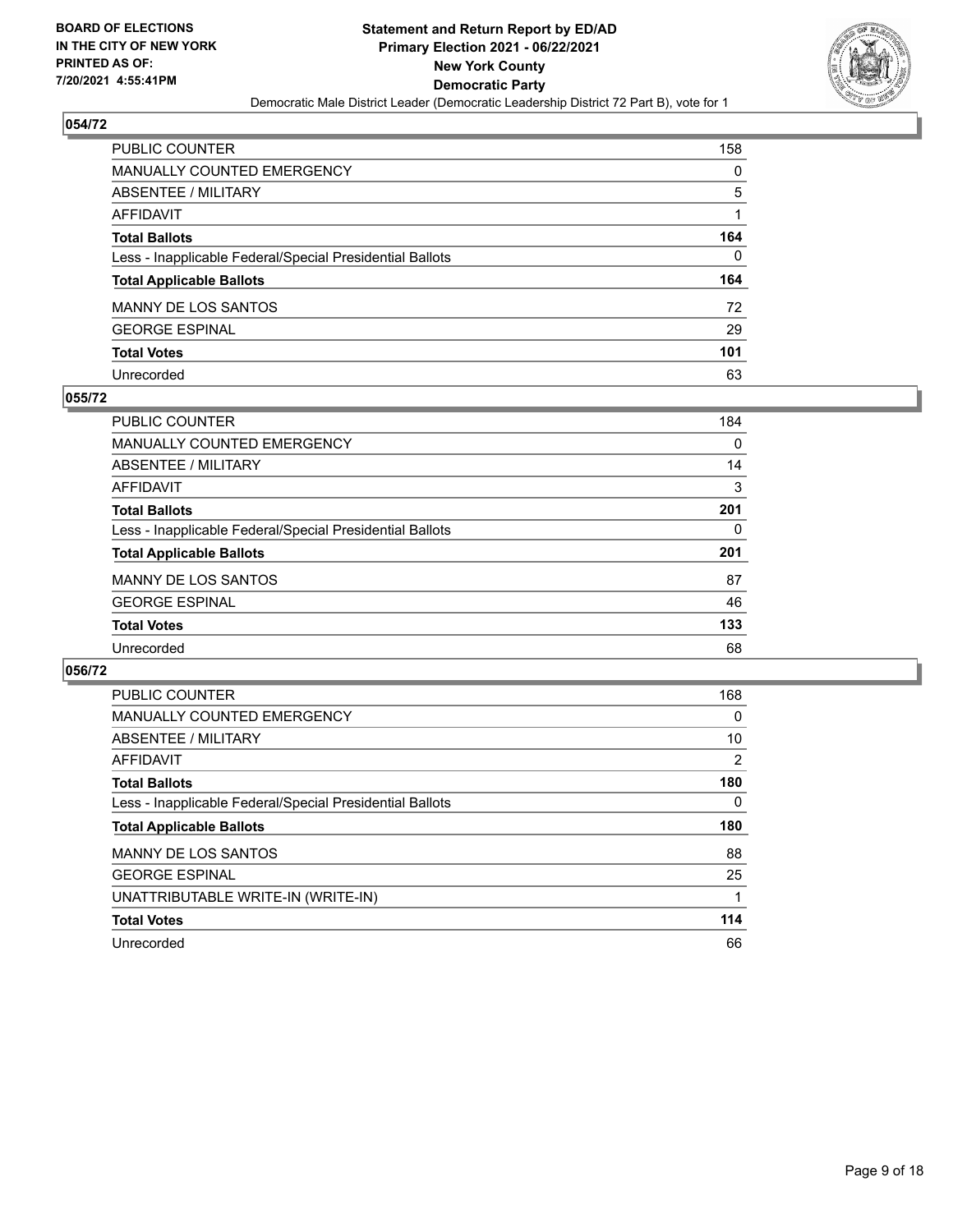

| <b>PUBLIC COUNTER</b>                                    | 240 |
|----------------------------------------------------------|-----|
| <b>MANUALLY COUNTED EMERGENCY</b>                        | 0   |
| ABSENTEE / MILITARY                                      | 16  |
| AFFIDAVIT                                                | 1   |
| <b>Total Ballots</b>                                     | 257 |
| Less - Inapplicable Federal/Special Presidential Ballots | 0   |
| <b>Total Applicable Ballots</b>                          | 257 |
| <b>MANNY DE LOS SANTOS</b>                               | 82  |
| <b>GEORGE ESPINAL</b>                                    | 76  |
| CHRISTOPHER RIDDICK (WRITE-IN)                           |     |
| EMMANUEL BIERMAN (WRITE-IN)                              |     |
| RENA GONZALEZ (WRITE-IN)                                 | 1   |
| UNATTRIBUTABLE WRITE-IN (WRITE-IN)                       | 1   |
| <b>Total Votes</b>                                       | 162 |
| Unrecorded                                               | 95  |

## **058/72**

| <b>PUBLIC COUNTER</b>                                    | 283 |
|----------------------------------------------------------|-----|
| MANUALLY COUNTED EMERGENCY                               | 0   |
| ABSENTEE / MILITARY                                      | 42  |
| AFFIDAVIT                                                | 1   |
| <b>Total Ballots</b>                                     | 326 |
| Less - Inapplicable Federal/Special Presidential Ballots | 0   |
| <b>Total Applicable Ballots</b>                          | 326 |
| <b>MANNY DE LOS SANTOS</b>                               | 103 |
| <b>GEORGE ESPINAL</b>                                    | 92  |
| MARTI ALLEN-CUMMINGS (WRITE-IN)                          |     |
| UNATTRIBUTABLE WRITE-IN (WRITE-IN)                       | 1   |
| <b>Total Votes</b>                                       | 197 |
| Unrecorded                                               | 129 |

| <b>PUBLIC COUNTER</b>                                    | 191 |
|----------------------------------------------------------|-----|
| <b>MANUALLY COUNTED EMERGENCY</b>                        | 0   |
| ABSENTEE / MILITARY                                      | 18  |
| AFFIDAVIT                                                | 3   |
| <b>Total Ballots</b>                                     | 212 |
| Less - Inapplicable Federal/Special Presidential Ballots | 0   |
| <b>Total Applicable Ballots</b>                          | 212 |
| <b>MANNY DE LOS SANTOS</b>                               | 89  |
| <b>GEORGE ESPINAL</b>                                    | 48  |
| DOUGLES EVANS (WRITE-IN)                                 |     |
| <b>Total Votes</b>                                       | 138 |
| Unrecorded                                               | 74  |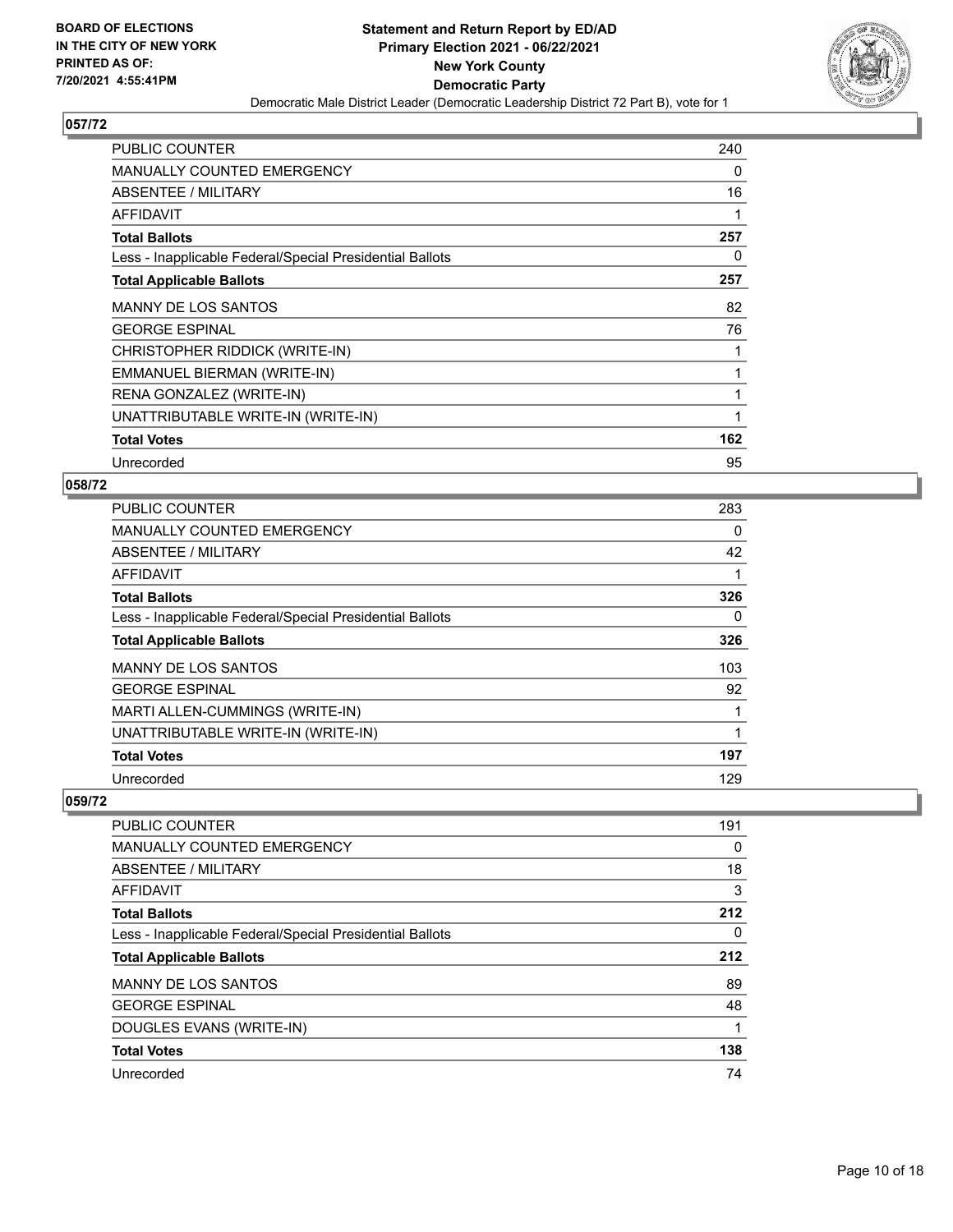

| <b>PUBLIC COUNTER</b>                                    | 225      |
|----------------------------------------------------------|----------|
| <b>MANUALLY COUNTED EMERGENCY</b>                        | $\Omega$ |
| ABSENTEE / MILITARY                                      | 32       |
| <b>AFFIDAVIT</b>                                         |          |
| <b>Total Ballots</b>                                     | 258      |
| Less - Inapplicable Federal/Special Presidential Ballots | $\Omega$ |
| <b>Total Applicable Ballots</b>                          | 258      |
| <b>MANNY DE LOS SANTOS</b>                               | 94       |
| <b>GEORGE ESPINAL</b>                                    | 61       |
| STEVEN DANSBY (WRITE-IN)                                 |          |
| UNATTRIBUTABLE WRITE-IN (WRITE-IN)                       |          |
| <b>Total Votes</b>                                       | 157      |
| Unrecorded                                               | 101      |

## **061/72**

| <b>PUBLIC COUNTER</b>                                    | 137 |
|----------------------------------------------------------|-----|
| <b>MANUALLY COUNTED EMERGENCY</b>                        | 0   |
| ABSENTEE / MILITARY                                      | 3   |
| <b>AFFIDAVIT</b>                                         | 0   |
| <b>Total Ballots</b>                                     | 140 |
| Less - Inapplicable Federal/Special Presidential Ballots | 0   |
| <b>Total Applicable Ballots</b>                          | 140 |
| <b>MANNY DE LOS SANTOS</b>                               | 74  |
| <b>GEORGE ESPINAL</b>                                    | 30  |
| <b>Total Votes</b>                                       | 104 |
| Unrecorded                                               | 36  |

| <b>PUBLIC COUNTER</b>                                    | 148      |
|----------------------------------------------------------|----------|
| <b>MANUALLY COUNTED EMERGENCY</b>                        | $\Omega$ |
| ABSENTEE / MILITARY                                      | 11       |
| AFFIDAVIT                                                | $\Omega$ |
| <b>Total Ballots</b>                                     | 159      |
| Less - Inapplicable Federal/Special Presidential Ballots | $\Omega$ |
| <b>Total Applicable Ballots</b>                          | 159      |
| <b>MANNY DE LOS SANTOS</b>                               | 83       |
| <b>GEORGE ESPINAL</b>                                    | 21       |
| <b>Total Votes</b>                                       | 104      |
| Unrecorded                                               | 55       |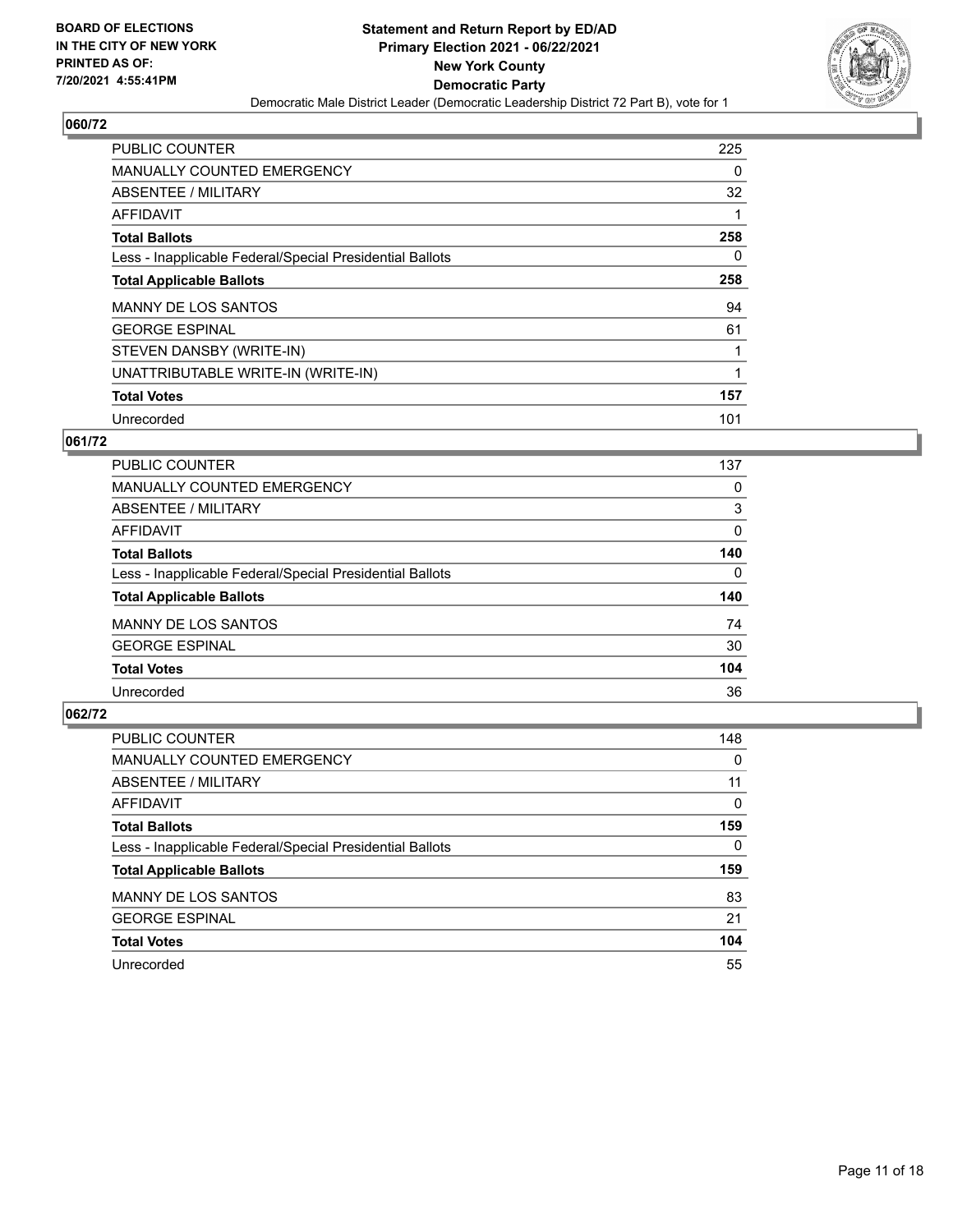

| <b>PUBLIC COUNTER</b>                                    | 178 |
|----------------------------------------------------------|-----|
| <b>MANUALLY COUNTED EMERGENCY</b>                        | 0   |
| ABSENTEE / MILITARY                                      | 11  |
| AFFIDAVIT                                                |     |
| <b>Total Ballots</b>                                     | 190 |
| Less - Inapplicable Federal/Special Presidential Ballots | 0   |
| <b>Total Applicable Ballots</b>                          | 190 |
|                                                          |     |
| <b>MANNY DE LOS SANTOS</b>                               | 97  |
| <b>GEORGE ESPINAL</b>                                    | 38  |
| STEVEN DRLINS (WRITE-IN)                                 |     |
| <b>Total Votes</b>                                       | 136 |

#### **064/72**

| <b>PUBLIC COUNTER</b>                                    | 249      |
|----------------------------------------------------------|----------|
| <b>MANUALLY COUNTED EMERGENCY</b>                        | 0        |
| ABSENTEE / MILITARY                                      | 19       |
| <b>AFFIDAVIT</b>                                         | 2        |
| <b>Total Ballots</b>                                     | 270      |
| Less - Inapplicable Federal/Special Presidential Ballots | $\Omega$ |
| <b>Total Applicable Ballots</b>                          | 270      |
| <b>MANNY DE LOS SANTOS</b>                               | 102      |
| <b>GEORGE ESPINAL</b>                                    | 71       |
| <b>GRAHAM CIRAULO (WRITE-IN)</b>                         |          |
| <b>Total Votes</b>                                       | 174      |
| Unrecorded                                               | 96       |

| <b>PUBLIC COUNTER</b>                                    | 159      |
|----------------------------------------------------------|----------|
| <b>MANUALLY COUNTED EMERGENCY</b>                        | 0        |
| ABSENTEE / MILITARY                                      | 3        |
| <b>AFFIDAVIT</b>                                         | $\Omega$ |
| <b>Total Ballots</b>                                     | 162      |
| Less - Inapplicable Federal/Special Presidential Ballots | $\Omega$ |
| <b>Total Applicable Ballots</b>                          | 162      |
|                                                          |          |
| <b>MANNY DE LOS SANTOS</b>                               | 84       |
| <b>GEORGE ESPINAL</b>                                    | 36       |
| CHRIS NICKELL (WRITE-IN)                                 |          |
| <b>Total Votes</b>                                       | 121      |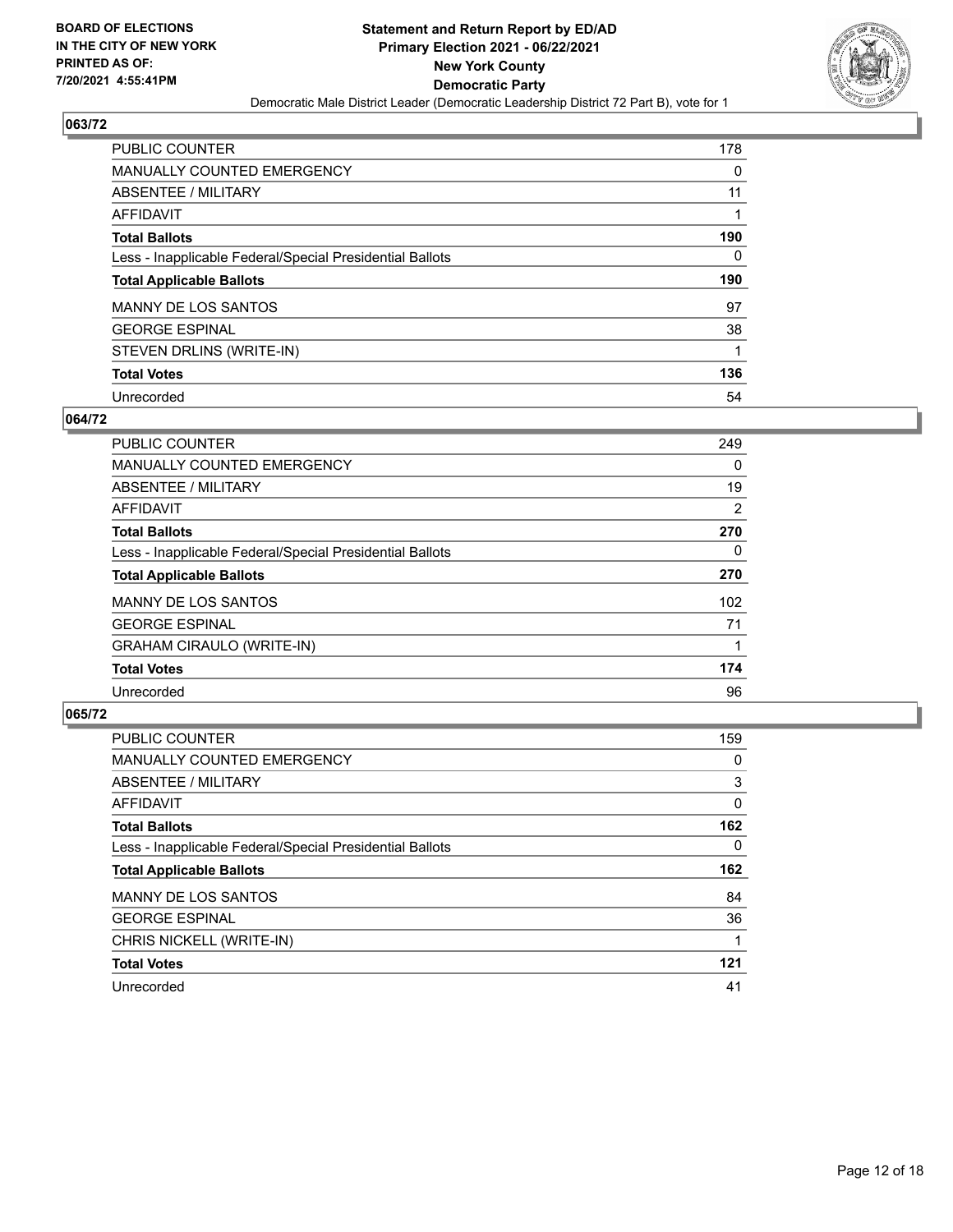

| <b>PUBLIC COUNTER</b>                                    | 217 |
|----------------------------------------------------------|-----|
| <b>MANUALLY COUNTED EMERGENCY</b>                        | 0   |
| ABSENTEE / MILITARY                                      | 25  |
| AFFIDAVIT                                                | 2   |
| <b>Total Ballots</b>                                     | 244 |
| Less - Inapplicable Federal/Special Presidential Ballots | 0   |
|                                                          |     |
| <b>Total Applicable Ballots</b>                          | 244 |
| <b>MANNY DE LOS SANTOS</b>                               | 93  |
| <b>GEORGE ESPINAL</b>                                    | 57  |
| ADAM HAMILTON (WRITE-IN)                                 |     |
| <b>Total Votes</b>                                       | 151 |

#### **067/72**

| <b>PUBLIC COUNTER</b>                                    | 319      |
|----------------------------------------------------------|----------|
| <b>MANUALLY COUNTED EMERGENCY</b>                        | $\Omega$ |
| ABSENTEE / MILITARY                                      | 39       |
| <b>AFFIDAVIT</b>                                         | $\Omega$ |
| <b>Total Ballots</b>                                     | 358      |
| Less - Inapplicable Federal/Special Presidential Ballots | $\Omega$ |
| <b>Total Applicable Ballots</b>                          | 358      |
| <b>MANNY DE LOS SANTOS</b>                               | 123      |
| <b>GEORGE ESPINAL</b>                                    | 87       |
| <b>Total Votes</b>                                       | 210      |
| Unrecorded                                               | 148      |

| <b>PUBLIC COUNTER</b>                                    | 448 |
|----------------------------------------------------------|-----|
| <b>MANUALLY COUNTED EMERGENCY</b>                        | 0   |
| ABSENTEE / MILITARY                                      | 61  |
| AFFIDAVIT                                                | 0   |
| <b>Total Ballots</b>                                     | 509 |
| Less - Inapplicable Federal/Special Presidential Ballots | 0   |
| <b>Total Applicable Ballots</b>                          | 509 |
| <b>MANNY DE LOS SANTOS</b>                               | 178 |
| <b>GEORGE ESPINAL</b>                                    | 123 |
| RICHARD GORMAN (WRITE-IN)                                |     |
| UNATTRIBUTABLE WRITE-IN (WRITE-IN)                       | 1   |
| <b>Total Votes</b>                                       | 303 |
| Unrecorded                                               | 206 |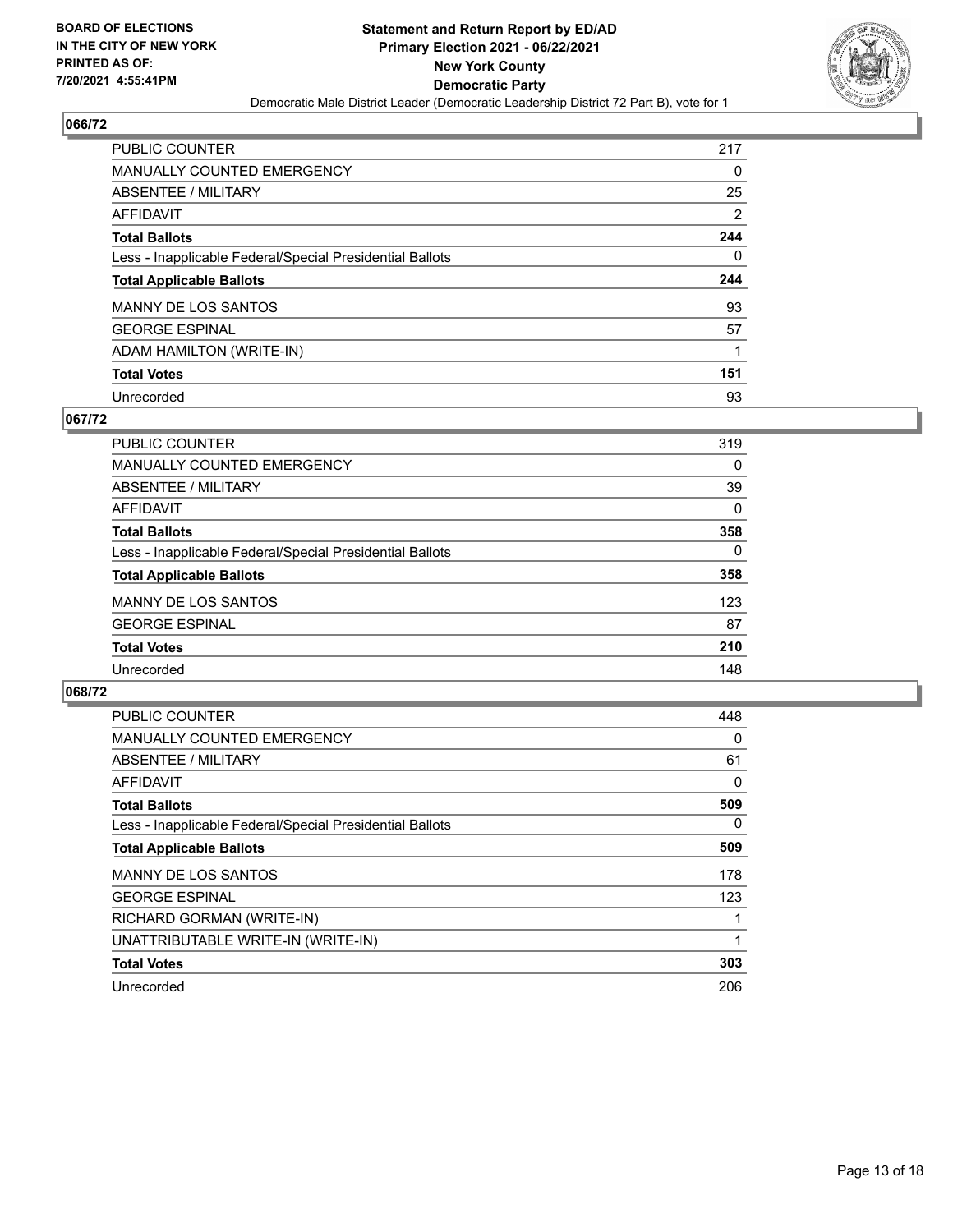

| <b>PUBLIC COUNTER</b>                                    | 262 |
|----------------------------------------------------------|-----|
| <b>MANUALLY COUNTED EMERGENCY</b>                        | 0   |
| ABSENTEE / MILITARY                                      | 31  |
| <b>AFFIDAVIT</b>                                         | 0   |
| <b>Total Ballots</b>                                     | 293 |
| Less - Inapplicable Federal/Special Presidential Ballots | 0   |
| <b>Total Applicable Ballots</b>                          | 293 |
| <b>MANNY DE LOS SANTOS</b>                               | 107 |
| <b>GEORGE ESPINAL</b>                                    | 67  |
| ED GOLDMAN (WRITE-IN)                                    |     |
| MARTI ALLEN-CUMMINGS (WRITE-IN)                          | 1   |
| <b>Total Votes</b>                                       | 176 |
| Unrecorded                                               | 117 |

## **070/72**

| <b>PUBLIC COUNTER</b>                                    | 216 |
|----------------------------------------------------------|-----|
| MANUALLY COUNTED EMERGENCY                               | 0   |
| ABSENTEE / MILITARY                                      | 21  |
| <b>AFFIDAVIT</b>                                         |     |
| <b>Total Ballots</b>                                     | 238 |
| Less - Inapplicable Federal/Special Presidential Ballots | 0   |
| <b>Total Applicable Ballots</b>                          | 238 |
| <b>MANNY DE LOS SANTOS</b>                               | 81  |
| <b>GEORGE ESPINAL</b>                                    | 71  |
| DAN MITCHELL (WRITE-IN)                                  |     |
| <b>Total Votes</b>                                       | 153 |
| Unrecorded                                               | 85  |

| PUBLIC COUNTER                                           | 86       |
|----------------------------------------------------------|----------|
| <b>MANUALLY COUNTED EMERGENCY</b>                        | 0        |
| ABSENTEE / MILITARY                                      | 8        |
| AFFIDAVIT                                                |          |
| <b>Total Ballots</b>                                     | 95       |
| Less - Inapplicable Federal/Special Presidential Ballots | $\Omega$ |
| <b>Total Applicable Ballots</b>                          | 95       |
| <b>MANNY DE LOS SANTOS</b>                               | 46       |
| <b>GEORGE ESPINAL</b>                                    | 16       |
| <b>Total Votes</b>                                       | 62       |
| Unrecorded                                               | 33       |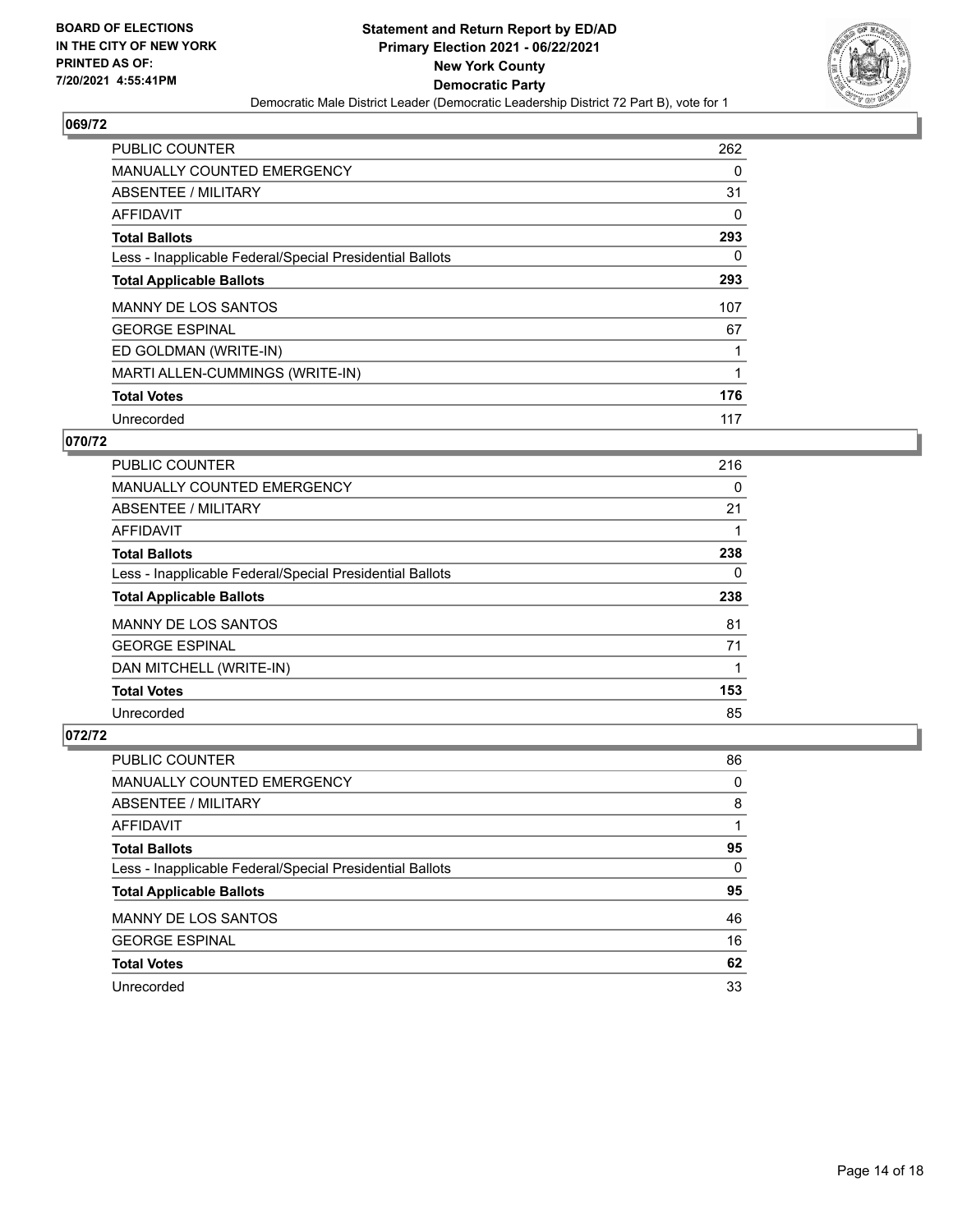

| <b>PUBLIC COUNTER</b>                                    | 202 |
|----------------------------------------------------------|-----|
| <b>MANUALLY COUNTED EMERGENCY</b>                        | 0   |
| ABSENTEE / MILITARY                                      | 16  |
| AFFIDAVIT                                                | 3   |
| <b>Total Ballots</b>                                     | 221 |
| Less - Inapplicable Federal/Special Presidential Ballots | 0   |
| <b>Total Applicable Ballots</b>                          | 221 |
| <b>MANNY DE LOS SANTOS</b>                               | 102 |
| <b>GEORGE ESPINAL</b>                                    | 57  |
| BERNIE SANDERS (WRITE-IN)                                |     |
| <b>Total Votes</b>                                       | 160 |
| Unrecorded                                               | 61  |

#### **074/72**

| <b>PUBLIC COUNTER</b>                                    | 182 |
|----------------------------------------------------------|-----|
| <b>MANUALLY COUNTED EMERGENCY</b>                        | 0   |
| ABSENTEE / MILITARY                                      | 15  |
| <b>AFFIDAVIT</b>                                         | 4   |
| <b>Total Ballots</b>                                     | 201 |
| Less - Inapplicable Federal/Special Presidential Ballots | 0   |
| <b>Total Applicable Ballots</b>                          | 201 |
| <b>MANNY DE LOS SANTOS</b>                               | 83  |
| <b>GEORGE ESPINAL</b>                                    | 64  |
| UNATTRIBUTABLE WRITE-IN (WRITE-IN)                       |     |
| <b>Total Votes</b>                                       | 148 |
| Unrecorded                                               | 53  |

| <b>PUBLIC COUNTER</b>                                    | 200 |
|----------------------------------------------------------|-----|
| MANUALLY COUNTED EMERGENCY                               | 0   |
| ABSENTEE / MILITARY                                      | 18  |
| AFFIDAVIT                                                | 1   |
| <b>Total Ballots</b>                                     | 219 |
| Less - Inapplicable Federal/Special Presidential Ballots | 0   |
| <b>Total Applicable Ballots</b>                          | 219 |
| <b>MANNY DE LOS SANTOS</b>                               | 86  |
| <b>GEORGE ESPINAL</b>                                    | 69  |
| DOMIAN LEV (WRITE-IN)                                    |     |
| LARRY W. JOHNSON (WRITE-IN)                              |     |
| <b>Total Votes</b>                                       | 157 |
| Unrecorded                                               | 62  |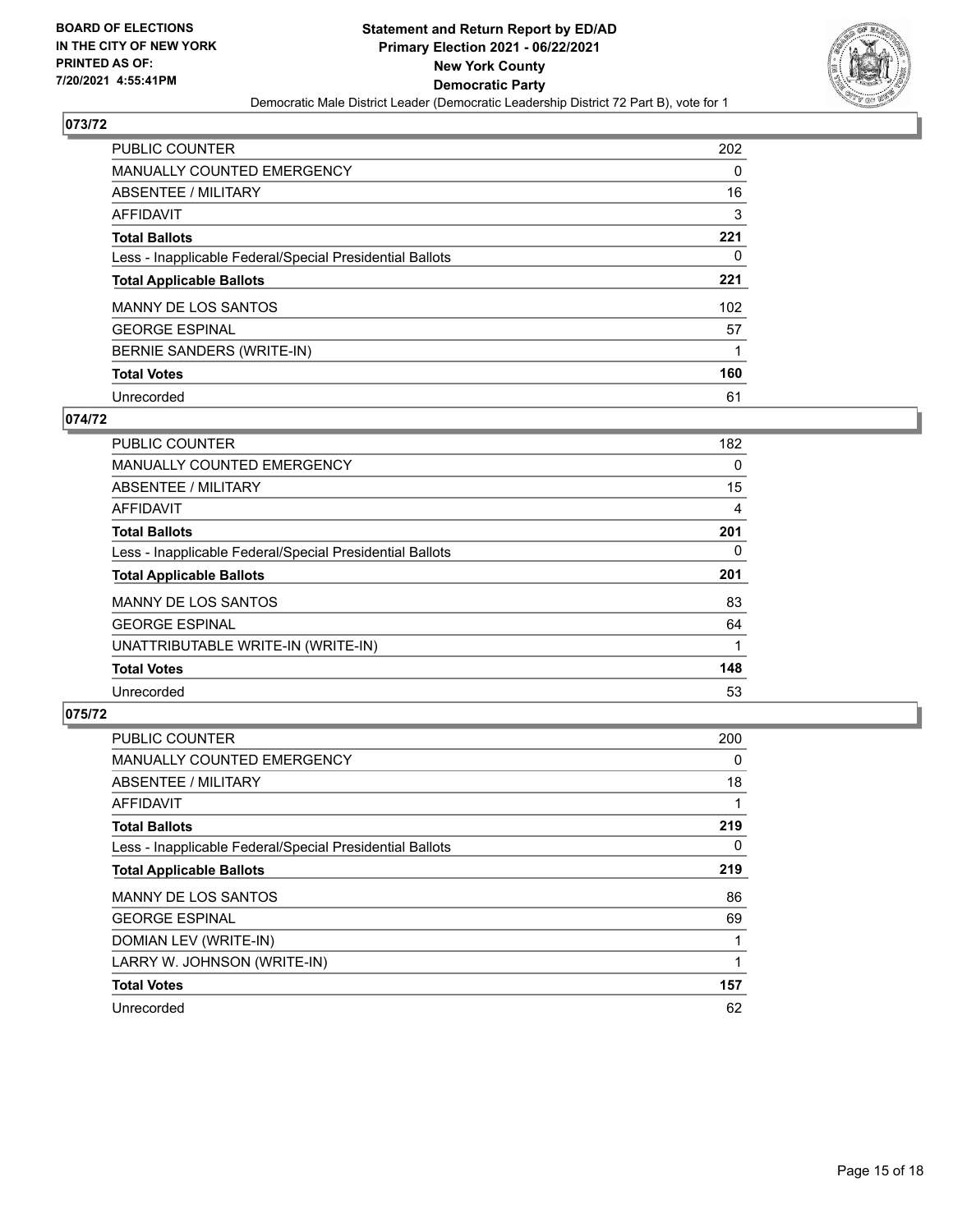

| PUBLIC COUNTER                                           | 141 |
|----------------------------------------------------------|-----|
| <b>MANUALLY COUNTED EMERGENCY</b>                        | 0   |
| ABSENTEE / MILITARY                                      | 4   |
| AFFIDAVIT                                                |     |
| <b>Total Ballots</b>                                     | 146 |
| Less - Inapplicable Federal/Special Presidential Ballots | 0   |
| <b>Total Applicable Ballots</b>                          | 146 |
| MANNY DE LOS SANTOS                                      | 82  |
| <b>GEORGE ESPINAL</b>                                    | 19  |
| <b>Total Votes</b>                                       | 101 |
| Unrecorded                                               | 45  |

#### **091/72**

| PUBLIC COUNTER                                           | 215 |
|----------------------------------------------------------|-----|
| <b>MANUALLY COUNTED EMERGENCY</b>                        | 0   |
| ABSENTEE / MILITARY                                      | 10  |
| AFFIDAVIT                                                |     |
| <b>Total Ballots</b>                                     | 226 |
| Less - Inapplicable Federal/Special Presidential Ballots | 0   |
| <b>Total Applicable Ballots</b>                          | 226 |
| <b>MANNY DE LOS SANTOS</b>                               | 72  |
| <b>GEORGE ESPINAL</b>                                    | 61  |
| <b>GREG SANGERMANO (WRITE-IN)</b>                        |     |
| <b>JUAN OTERO (WRITE-IN)</b>                             |     |
| <b>Total Votes</b>                                       | 135 |
| Unrecorded                                               | 91  |

| <b>PUBLIC COUNTER</b>                                    | 150      |
|----------------------------------------------------------|----------|
| <b>MANUALLY COUNTED EMERGENCY</b>                        | $\Omega$ |
| ABSENTEE / MILITARY                                      | 11       |
| AFFIDAVIT                                                | $\Omega$ |
| <b>Total Ballots</b>                                     | 161      |
| Less - Inapplicable Federal/Special Presidential Ballots | 0        |
| <b>Total Applicable Ballots</b>                          | 161      |
| <b>MANNY DE LOS SANTOS</b>                               | 73       |
| <b>GEORGE ESPINAL</b>                                    | 38       |
| <b>Total Votes</b>                                       | 111      |
| Unrecorded                                               | 50       |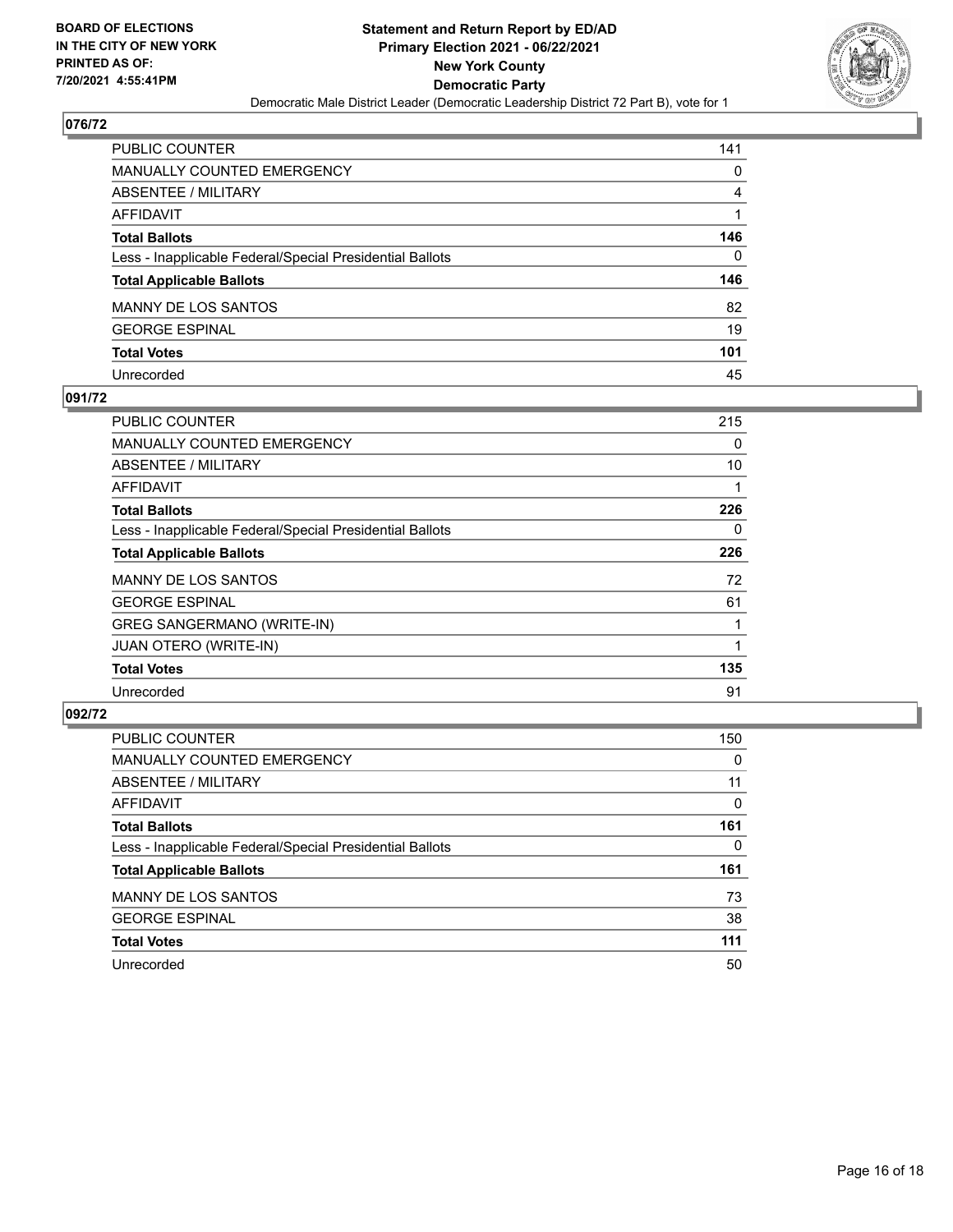

| <b>PUBLIC COUNTER</b>                                    | 96  |
|----------------------------------------------------------|-----|
| MANUALLY COUNTED EMERGENCY                               | 0   |
| ABSENTEE / MILITARY                                      | 4   |
| AFFIDAVIT                                                |     |
| <b>Total Ballots</b>                                     | 101 |
| Less - Inapplicable Federal/Special Presidential Ballots | 0   |
| <b>Total Applicable Ballots</b>                          | 101 |
| <b>MANNY DE LOS SANTOS</b>                               | 26  |
| <b>GEORGE ESPINAL</b>                                    | 27  |
| UNATTRIBUTABLE WRITE-IN (WRITE-IN)                       |     |
| <b>Total Votes</b>                                       | 54  |
|                                                          |     |